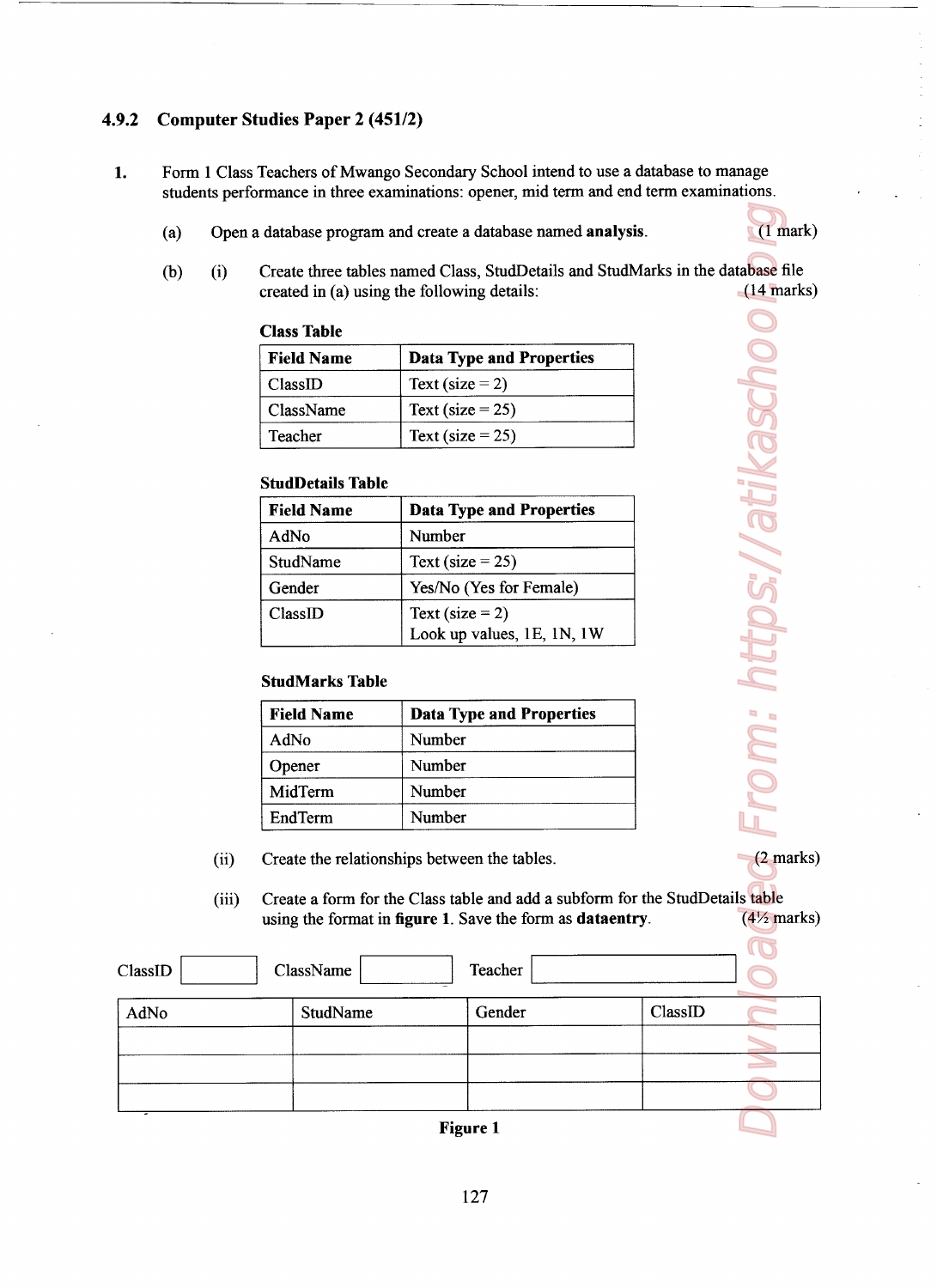# Class Table

|                                      | Enter the following data into their respective tables in the da |        |                |                |  |
|--------------------------------------|-----------------------------------------------------------------|--------|----------------|----------------|--|
|                                      |                                                                 |        |                |                |  |
| <b>Class Table</b><br><b>ClassID</b> | <b>ClassName</b>                                                |        | <b>Teacher</b> |                |  |
| 1E                                   | Form One East                                                   |        | Elvis Barongo  |                |  |
| 1 <sub>N</sub>                       | Form One North                                                  |        | Alice Nadiya   |                |  |
| 1W                                   | Form One West                                                   |        | Paul Mkacharo  |                |  |
| <b>StudDetails Table</b>             |                                                                 |        |                |                |  |
| AdNo                                 | <b>StudName</b>                                                 | Gender |                | <b>ClassID</b> |  |
| 7984                                 | Mary Kikoti                                                     | Female |                | 1E<br>1E       |  |

## StudDetails Table

|                          |             |                           |      |                |                | Enter the following data into their respective tables in the dat |  |
|--------------------------|-------------|---------------------------|------|----------------|----------------|------------------------------------------------------------------|--|
|                          |             |                           |      |                |                |                                                                  |  |
| <b>Class Table</b>       |             |                           |      |                |                |                                                                  |  |
| <b>ClassID</b>           |             | <b>ClassName</b>          |      |                | <b>Teacher</b> |                                                                  |  |
| 1E                       |             | Form One East             |      |                |                | Elvis Barongo                                                    |  |
| 1 <sub>N</sub>           |             | Form One North            |      |                | Alice Nadiya   |                                                                  |  |
| 1W                       |             | Form One West             |      |                | Paul Mkacharo  |                                                                  |  |
| <b>StudDetails Table</b> |             |                           |      |                |                |                                                                  |  |
| <b>AdNo</b>              |             | Gender<br><b>StudName</b> |      |                | <b>ClassID</b> |                                                                  |  |
| 7984                     |             | Mary Kikoti               |      | Female         |                | 1E                                                               |  |
| 7460                     |             | Erica Kamburi             |      | Female         |                | 1E                                                               |  |
| 7800                     |             | Axlam Khan                |      | Male           |                | 1E                                                               |  |
| 8083                     |             | Martin Mkanjala           |      | Male           |                | 1E                                                               |  |
| 8092                     |             | <b>Esther Peresian</b>    |      | Female         |                | 1 <sub>N</sub>                                                   |  |
| 8490                     |             | Micah Lokiyoto            |      | Male           |                | 1 <sub>N</sub>                                                   |  |
| 8082                     |             | Mohamed Ayan              |      | Male           |                | 1 <sub>N</sub>                                                   |  |
| 7896                     |             | Mark Kwalima              |      | Male           |                | 1W                                                               |  |
|                          | Morgan Lema |                           | Male |                | 1W             |                                                                  |  |
| 7892                     |             |                           |      |                |                |                                                                  |  |
| 8184                     |             | <b>Emily Mawasi</b>       |      | Female         |                | 1W                                                               |  |
| 8047                     |             | Edward Omogeni            |      | Male           |                | 1W                                                               |  |
| <b>StudMarks Table</b>   |             |                           |      |                |                |                                                                  |  |
| <b>AdNo</b>              |             | Opener                    |      | <b>MidTerm</b> |                | <b>EndTerm</b>                                                   |  |
| 7984                     |             | 85                        |      | 76             |                | 82                                                               |  |
| 7460                     |             | 73                        |      | 84             |                | 79                                                               |  |
| 7800                     |             | 78                        |      | 79             |                | 86                                                               |  |
| 8083                     |             | 81                        |      | 75             |                | 87                                                               |  |
| 8092                     |             | 73                        |      | 76             |                | 83                                                               |  |
| 8490                     |             | 71                        |      | 71             |                | 87                                                               |  |
| 8082                     |             | 81                        |      | 70             |                | 90                                                               |  |
| 7896                     |             | 88                        |      | 85             |                | 88                                                               |  |
| 7892<br>8184             |             | 85<br>85                  |      | 84<br>81       |                | 89<br>83                                                         |  |

## StudMarks Table

| <b>AdNo</b> | Opener | <b>MidTerm</b> | <b>EndTerm</b> |
|-------------|--------|----------------|----------------|
| 7984        | 85     | 76             | 82             |
| 7460        | 73     | 84             | 79             |
| 7800        | 78     | 79             | 86             |
| 8083        | 81     | 75             | 87             |
| 8092        | 73     | 76             | 83             |
| 8490        | 71     | 71             | 87             |
| 8082        | 81     | 70             | 90             |
| 7896        | 88     | 85             | 88             |
| 7892        | 85     | 84             | 89             |
| 8184        | 85     | 81             | 83             |
| 8047        | 90     | 75             | 86             |

Downloaded From: https://atikaschool.org Downloaded From: https://atikaschool.d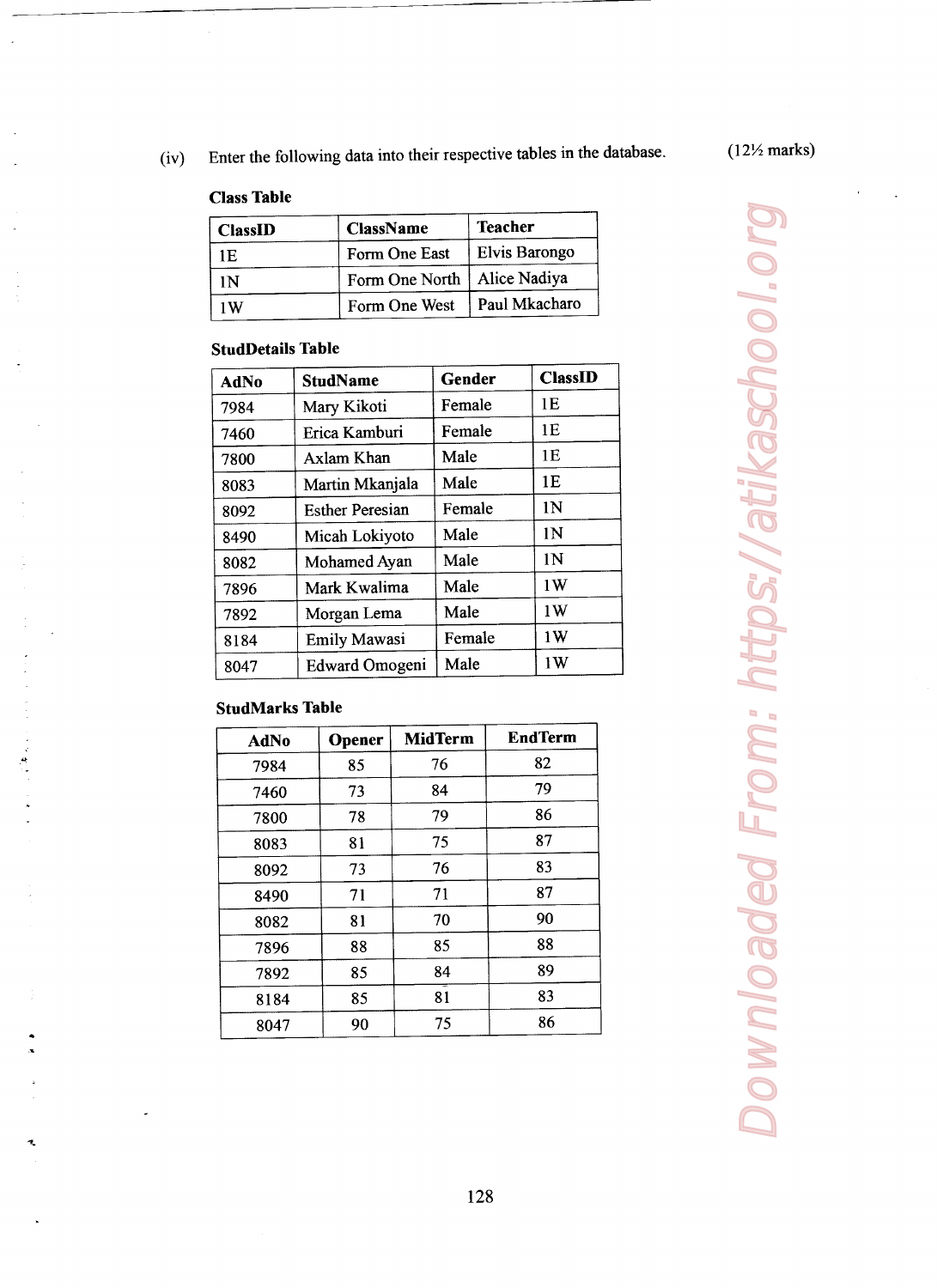- $(c)$ Create a query to display the fields:
	- (i) AdNo, StudName, ClassID, Opener, MidTerm and EndTerm for all students in<br>Form One East Save the query as  $\mathbf{F1E}$ . (4<sup>1</sup>/<sub>2</sub> marks) Form One East. Save the query as F1E.
- (ii) AdNo, StudName, ClassID, Opener, MidTerm and EndTerm and a calculated field named **meanscore** to display the average in the three examinations.<br>Save the query as **overall** (6 marks) Save the query as overall. Example 10 a query to display the fields:<br>
AdNo, StudName, ClassID, Opener, MidTerm and EndTerm for<br>
Form One East. Save the query as F1E.<br>
AdNo, StudName, ClassID, Opener, MidTerm and EndTerm an<br>
field named meanscore to
- (d) Create a report to display details of each student as it appears in Figure 2.  $(2\frac{1}{2})$  marks)



- (6) Print out each of the following: (3 marks)
	- (i) the three tables
	-
	- (iii) report for the first two students

Downloaded From: https://atikaschos. (ii) the two queries<br>
(iii) report for the first two students<br>
The two students<br>
The two students<br>
The two students<br>
The two students<br>
The two students<br>
The Theory of the first two students<br>
The Theory of the first two stu